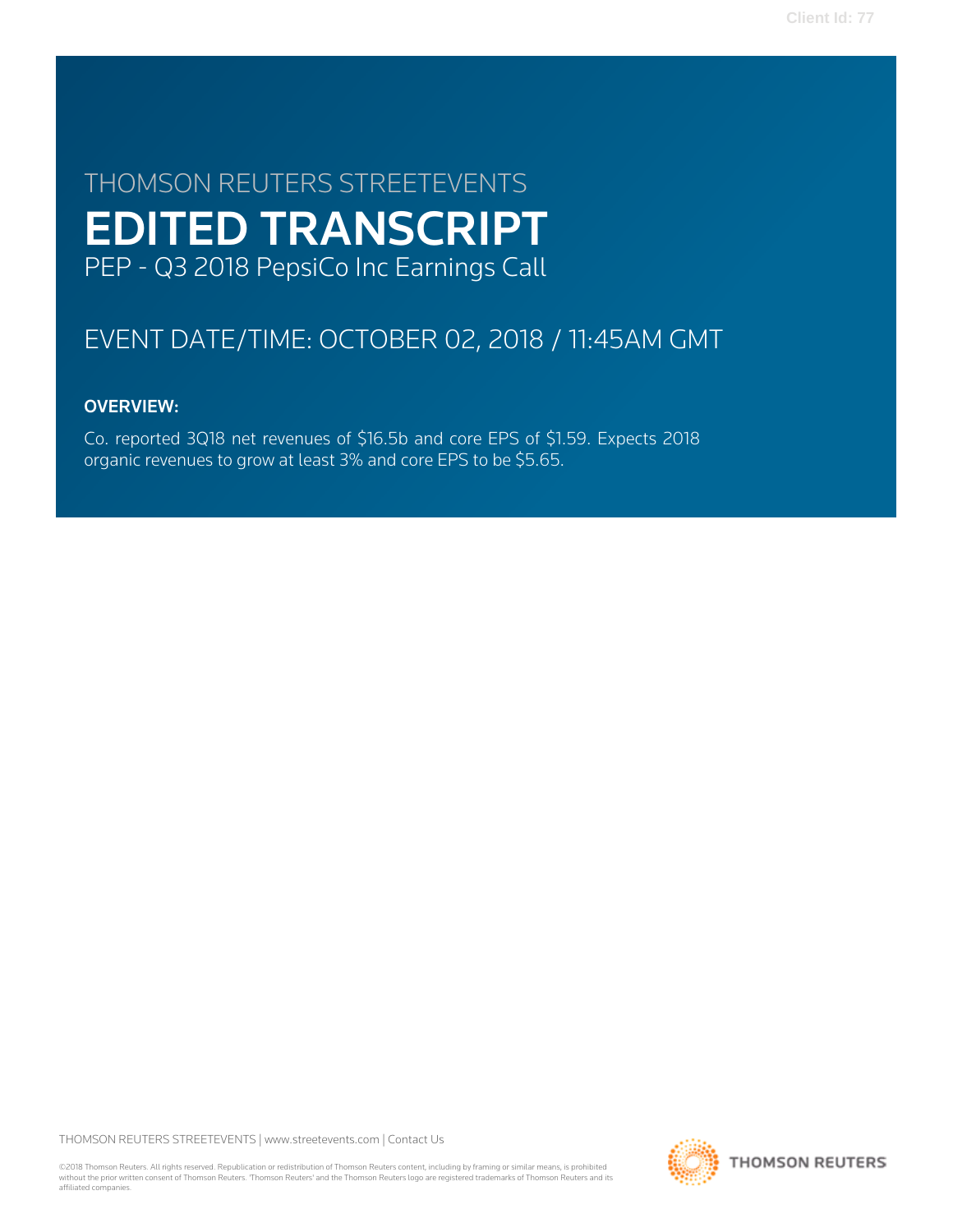### **CORPORATE PARTICIPANTS**

**[Hugh F. Johnston](#page-4-0)** PepsiCo, Inc. - Vice Chairman, Executive VP & CFO **[Indra K. Nooyi](#page-2-0)** PepsiCo, Inc. - Chairman of the Board & CEO **[Jamie Caulfield](#page-1-0)** PepsiCo, Inc. - SVP of IR

# **CONFERENCE CALL PARTICIPANTS**

**[Ali Dibadj](#page-7-0)** Sanford C. Bernstein & Co., LLC., Research Division - SVP and Senior Analyst **[Amit Sharma](#page-13-0)** BMO Capital Markets Equity Research - Analyst **[Andrea Faria Teixeira](#page-11-0)** JP Morgan Chase & Co, Research Division - MD **[Bonnie Lee Herzog](#page-10-0)** Wells Fargo Securities, LLC, Research Division - MD and Senior Beverage & Tobacco Analyst **[Bryan Douglass Spillane](#page-6-0)** BofA Merrill Lynch, Research Division - MD of Equity Research **[Caroline Shan Levy](#page-10-1)** Macquarie Research - Senior Analyst **[Dara Warren Mohsenian](#page-5-0)** Morgan Stanley, Research Division - MD **[Judy Eunjoo Hong](#page-9-0)** Goldman Sachs Group Inc., Research Division - MD, Senior Analyst & Co-Head of the GIR Asian Professionals Network **[Kevin Michael Grundy](#page-6-1)** Jefferies LLC, Research Division - Senior VP & Equity Analyst **[Lauren Rae Lieberman](#page-9-1)** Barclays Bank PLC, Research Division - MD & Senior Research Analyst **[Laurent Daniel Grandet](#page-14-0)** Guggenheim Securities, LLC, Research Division - Senior Analyst and MD of the Consumer & Retail Team **[Pablo Ernesto Zuanic](#page-13-1)** Susquehanna Financial Group, LLLP, Research Division - Senior Analyst **[Robert Edward Ottenstein](#page-14-1)** Evercore ISI Institutional Equities, Research Division - Senior MD & Head of Global Beverages Research **[Stephen Robert R. Powers](#page-11-1)** Deutsche Bank AG, Research Division - Research Analyst **[Vivien Nicole Azer](#page-12-0)** Cowen and Company, LLC, Research Division - MD and Senior Research Analyst

# **PRESENTATION**

#### **Operator**

Good morning, and welcome to PepsiCo's Third Quarter 2018 Earnings Conference Call. (Operator Instructions)

<span id="page-1-0"></span>Today's call is being recorded and will be archived at www.pepsico.com.

It is now my pleasure to introduce Mr. Jamie Caulfield, Senior Vice President of Investor Relations. Mr. Caulfield, you may begin.

#### **Jamie Caulfield** - PepsiCo, Inc. - SVP of IR

Thank you, operator. With me today are Indra Nooyi, PepsiCo's Chairman and CEO; and Hugh Johnston, PepsiCo's CFO.

We'll lead off today's call with a review of our third quarter performance and full year 2018 outlook, and then we'll move on to Q&A.

Before we begin, please take note of our cautionary statement.

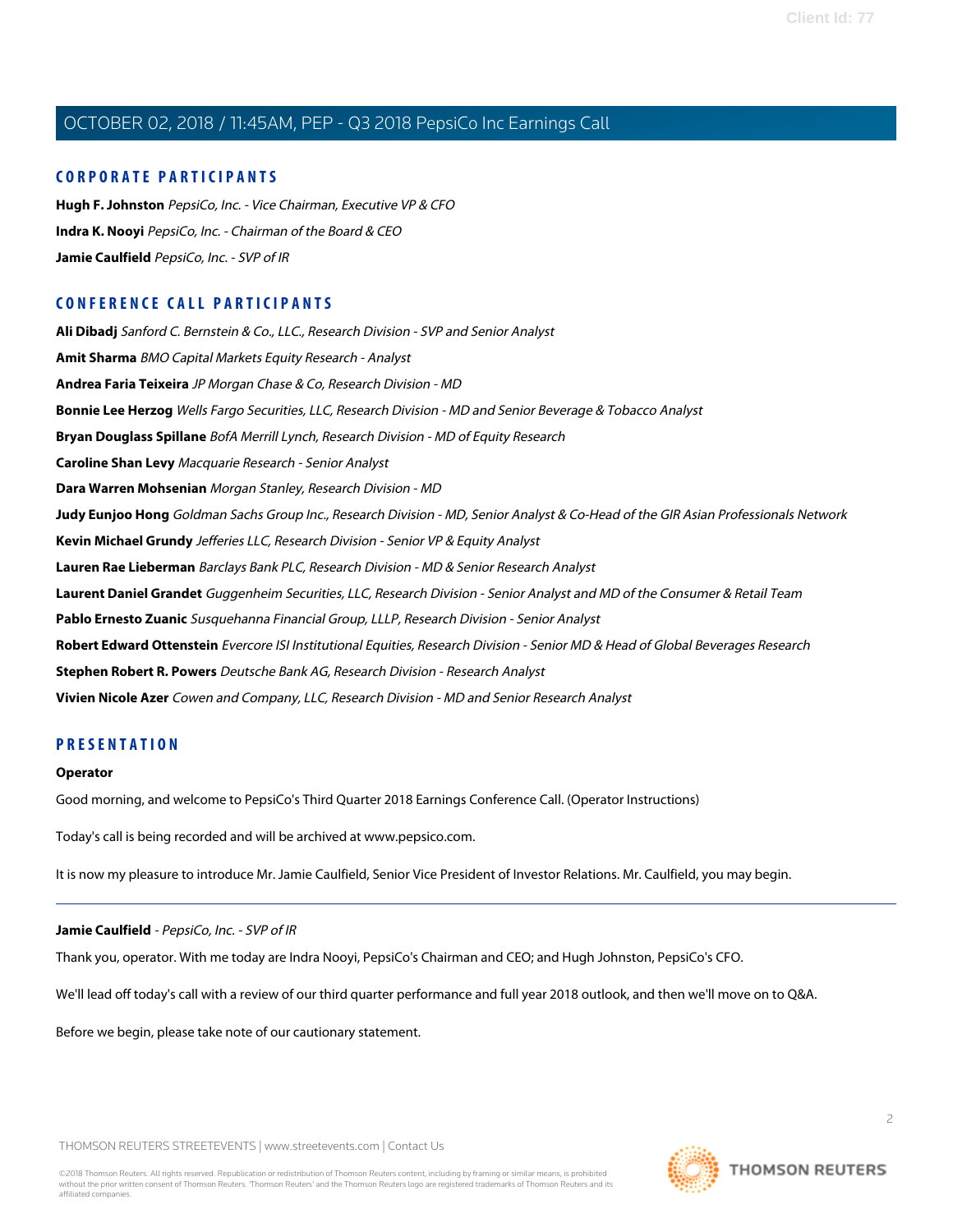This conference call includes forward-looking statements, including statements regarding 2018 guidance based on currently available information. Forward-looking statements inherently involve risks and uncertainties that could cause our actual results to differ materially from those predicted. Statements made on this conference call should be considered together with cautionary statements and other information contained in today's earnings release and in our most recent periodic reports filed with the SEC.

When discussing our financial results on today's call, we will refer to certain non-GAAP measures, which exclude certain items such as the impact of the U.S. Tax Cuts and Jobs Act and other tax-related items, foreign exchange translation and acquisitions, divestitures, structural and other changes from our reported results. You should refer to the Glossary and other attachments to this morning's earnings release and to the Investors section of PepsiCo's website under the Events and Presentations tab to find full explanations and reconciliations of these non-GAAP measures.

<span id="page-2-0"></span>Now it's my pleasure to introduce Indra Nooyi.

# **Indra K. Nooyi** - PepsiCo, Inc. - Chairman of the Board & CEO

Thank you, Jamie, and good morning, everyone. Thank you all for joining us.

As most of you know, we announced in August that I'm stepping down as CEO of PepsiCo after 12 years in the role effective tomorrow. And so today will be my final conference call with you, actually my 75th and final if you also include the calls I participated in as CFO.

After we complete the primary business at hand, reviewing the results and outlook and taking your questions, I'd like to ask for your patience and allow me to make a few concluding remarks at the end of the call.

### So moving on to business.

For the quarter, we generated \$16.5 billion of net revenue, driven by 4.9% organic revenue growth, and delivered core earnings per share of \$1.59, a 9% increase on a core constant currency basis. Overall, we are pleased with our operating and financial performance in the quarter.

The organic revenue growth represents another quarter of sequential acceleration and the highest rate of organic revenue growth in 12 quarters. The majority of our businesses again performed well, with particularly strong performances by our international sectors and solid performance by Frito-Lay North America. And while North American Beverages profit performance was impacted by inflation and a double-digit increase in advertising expense, the sector posted 2.5% organic revenue growth with a good balance between volume growth and net price realization.

Frito-Lay North America delivered balanced volume growth and net price realization, driven by strong innovation and brand marketing. For example, in June, we launched Stacy's Cheese Petites. Inspired by French cheese puffs, these bite-sized cheese snacks have real cheese baked inside, creating a sophisticated snacking experience. In fact, cheese is the primary ingredient. Petites are a good source of calcium and have 6 grams of protein per serving. And they come in a resealable pouch, making them great for a convenient on-the-go experience.

Over the summer, Doritos and Mountain Dew partnered on our Worlds Collide program to appeal to our Gen Z consumers who thrive on exhilarating experiences. The program highlighted the brand's recent innovations, Doritos Blaze and Dew Ice, and rewarded consumers who purchased both products with merchandise and experiences. The 8-week media campaign supporting the program spanned social media channels. It was also featured on Pandora to reach our consumers' distinctive music.

Tostitos' growth was fueled by new products such as Roasted Red Pepper and Black Bean & Garlic. To support the product launches, we created a program to drive trial during the summer get-togethers. Our [Buy, Ride], Get Together Already program allowed consumers to scan a code of specially marked bags to redeem a \$5 Lyft credit, making it even easier for our consumers to get safety to and from summer parties.

And Cheetos benefited from the launch of Cheetos FLAMIN' HOT Chipotle Ranch earlier this year, appealing to consumers' growing desire for intense flavors. Cheetos further benefited from a Cheetos Museum Win What You See campaign, with our first-ever Cheetos promotion supported by TV commercials directing consumers to WinWhatYouSee.com, where we invited our fans to find and submit unique Cheeto shapes to have a

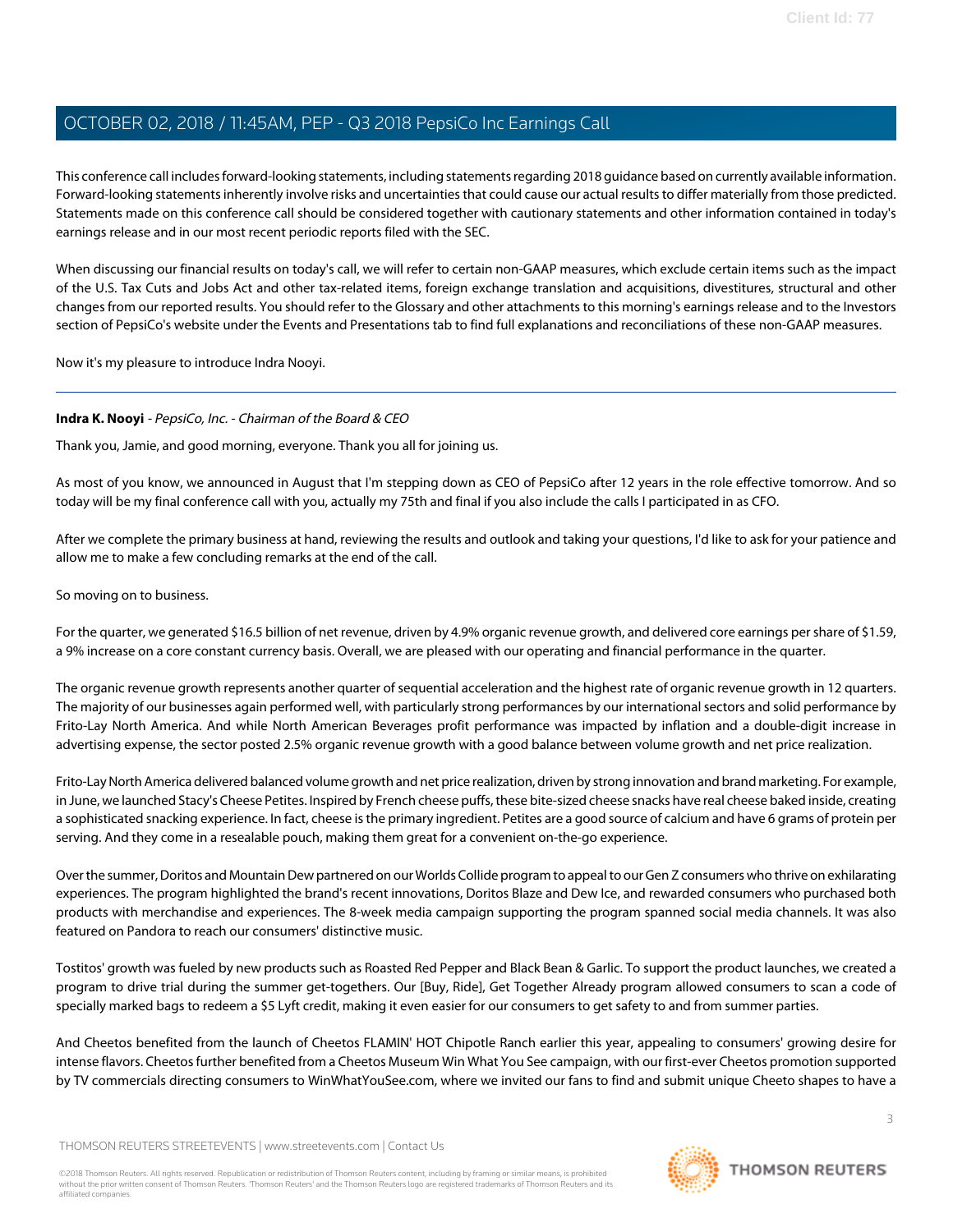chance to win what they see. We garnered more than 80,000 submissions, and the program has now been localized and rolled across 7 additional countries and counting.

Turning to North American Beverages. While the marketplace remains highly competitive, we are encouraged by improving overall category growth trends and a generally rational pricing environment. We had another quarter of sequential organic revenue performance improvement. Organic revenue growth of 2.5% is the best we have seen at NAB in 8 quarters and was driven by retail sales growth in Starbucks Ready-to-Drink coffee, Lipton ready-to-drink tea, Gatorade, our water portfolio, Pepsi and Mountain Dew. Certainly, strong innovation across the portfolio is contributing to the improving performance. For example, LIFEWTR continues its journey advancing and showcasing sources of creativity with the launch of our Series 6 bottles themed Diversity in Design. LIFEWTR achieved more than \$150 million in measured retail sales in 2017, which was its introductory year. And it's on pace to achieve more than \$200 million in measured retail sales in 2018.

bubly, our new flavored sparkling water that has no artificial flavors, colors or calories, which we launched in February of this year, continues to perform exceedingly well and is projected to exceed \$100 million in measured retail sales in its first year.

Mountain Dew's performance is benefiting from the launch of Mountain Dew Ice, another launch which should surpass \$100 million of retail in its first year from launch, and from the return of Mountain Dew Baja Blast as our summer limited-time offering.

And in June, we launched Gatorade Zero. With zero sugar and all the electrolytes of Gatorade Thirst Quencher, Gatorade Zero is providing hydration options for more athletes in more locations and is off to a strong start. And we believe our stepped-up advertising and marketing, particularly on trademarks Pepsi and Mountain Dew, are also starting to contribute to improved performance as we saw sequential net revenue acceleration in both trademarks in the third quarter.

Commodity inflation, operating cost inflation, particularly in transportation costs, product mix and a stepped-up advertising expense each pressured our profit performance in the quarter. However, we expect that our recently implemented pricing actions will improve profit performance in the coming quarter.

At Quaker Foods North America, our hot cereal business posted its fifth consecutive quarter of market share gains, supported by a marketing campaign highlighting the functional benefits of oatmeal and innovation like SIMPLE & WHOLESOME organic hot cereal, a multigrain hot cereal with no artificial colors or preservatives. In addition, Quaker lite snacks gained market share with high single-digit retail sales growth. And our Aunt Jemima pancake business grew retail sales for the eighth consecutive quarter.

And to close out our conversation on North America, we are pleased to report that in the third quarter, PepsiCo was the largest contributor to food and beverage growth at retail in the United States.

Turning to our sectors outside of North America. We are extremely pleased with the 10% organic revenue growth we saw in our developing and emerging markets as a group, which is a continuation of the strength we experienced across many of these markets in the first half. Strong marketplace execution led to continued solid growth across many of our key international markets.

Within Latin America, organic revenue grew 10%, driven by high single-digit growth in Mexico and double-digit growth in Argentina, Brazil and Colombia. The LatAm team is doing an excellent job building our business and growing our market share in key countries in the region.

In our Europe Sub-Saharan Africa sector, Russia and South Africa each grew organic revenue high single digits, while Turkey and Poland had double-digit organic revenue growth. Even within the developed markets of Europe, we saw mid-single-digit organic revenue growth in the U.K. and France, again continued good performance from this team.

And in AMENA, we had strong double-digit organic revenue growth in China, Saudi Arabia, India and Egypt, and high single-digit organic revenue growth in Australia. Excellent results from our AMENA team. This strong top line performance translated into impressive bottom line results, with core constant currency operating profit up 12% in our international divisions as a group.

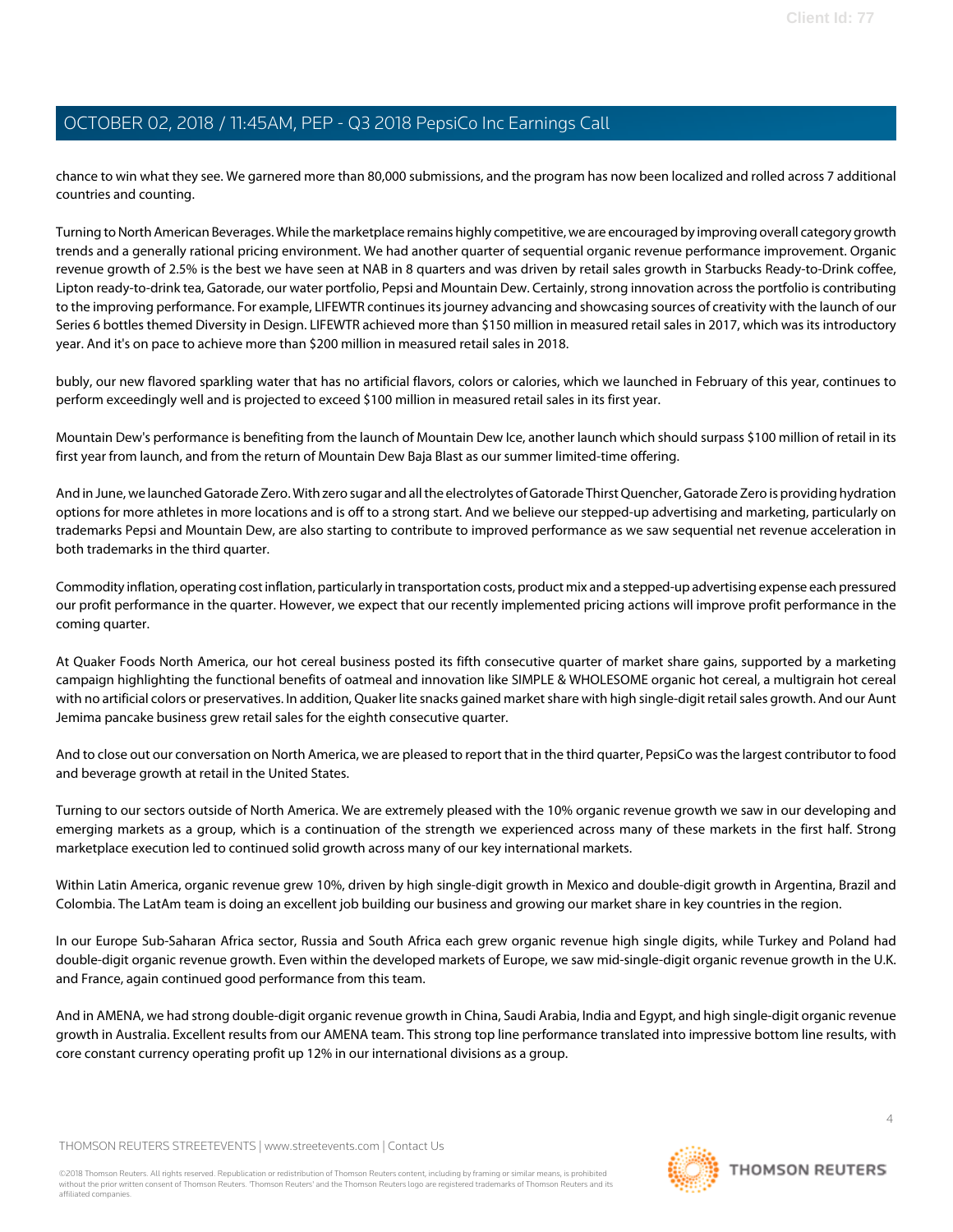The international results reflect our initiatives to continue to expand distribution of our big global brands and to innovate in locally relevant ways. For example, we continue to drive international growth of our Zero Sugar Pepsi Black and Pepsi Max trademarks with introductions of lime and cherry flavors across Eastern Europe, lime in the Nordics and lime and vanilla flavors in the Philippines.

We're driving growth in Doritos internationally, whether through expansion to new markets like China, where the brand just celebrated its first anniversary since launch, to innovation in existing markets like India, where we launched Doritos Heat Wave.

And the Quaker trademark continues its global expansion, from the launch of Quaker super foods in Mexico to our launches of Quaker Kids and Quaker multigrain instant oatmeal platforms in China.

Finally, during the quarter, we reached an agreement to acquire SodaStream. As we said on the day of the initial announcement, we believe PepsiCo SodaStream are an inspired match. Daniel Birnbaum and the rest of the SodaStream team have built an extraordinary company that is offering consumers the ability to make great-tasting beverages while reducing the amount of waste generated. That focus is well aligned with Performance with Purpose, our philosophy of making more nutritious products while limiting our environmental footprint. Together, we can advance our shared vision of a healthier, more sustainable planet. SodaStream will also add to our growing water portfolio while accelerating our ability to offer personalized in-home beverage solutions around the world. From breakthrough innovations like Drinkfinity to beverage dispensers like Spire for foodservice and Aquafina water stations for colleges and universities, we are finding new ways to reach consumers beyond the bottle, and the SodaStream acquisition is fully in line with that strategy.

As we previously announced, the acquisition was unanimously approved by the boards of both companies. The transaction is subject to a SodaStream shareholder vote, certain regulatory approvals and other customary conditions, and consummation of the transaction is expected by January of 2019.

Net, we are encouraged by the momentum we are seeing across many of our international markets. In North America, Frito-Lay continues to perform well, North American Beverages is making steady improvement, and our recently implemented pricing actions will help improve profit performance in North America. And finally, we are excited about the new opportunities that the pending SodaStream acquisition represents.

<span id="page-4-0"></span>With that, let me turn it over to Hugh Johnston.

# **Hugh F. Johnston** - PepsiCo, Inc. - Vice Chairman, Executive VP & CFO

Thank you, Indra, and good morning, everyone. I'll just provide a quick update on the outlook, and then we'll move to your questions.

After considering our year-to-date performance and other factors, we have updated our guidance for 2018. Specifically, we now expect at least 3% organic revenue growth for the full year. We now expect our core effective tax rate to be between 19% and 20%. We continue to expect core constant currency EPS growth of 9%. However, we now expect core earnings per share in U.S. dollar terms of \$5.65, which reflects a 1-point headwind from current exchange translation based on current market consensus rates due to the recent strengthening of the U.S. dollar. This is an 8% increase compared to 2017 core earnings per share of \$5.23.

We continue to expect strong cash flow and to exercise disciplined capital allocation with prudent reinvestment into the business. For 2018, we continue to expect free cash flow of approximately \$6 billion, which includes approximately \$9 billion in cash flow from operations, including a \$1.4 billion discretionary pension contribution made in the first quarter, and we now expect net capital spending of approximately \$3.3 billion.

We continue to expect to return approximately \$7 billion to shareholders in 2018 with cash dividends of approximately \$5 billion, reflecting a 15% increase in the annualized dividend per share that began with the June payment and share repurchases of approximately \$2 billion.

Finally, as you update your models, I'd like to highlight the following items to consider for the fourth quarter. Frito-Lay North America is lapping 5% organic revenue growth from the fourth quarter of 2017. We expect operating profit to decline in our AMENA division as we lap strong results and a refranchising gain in Jordan from the fourth quarter of 2017. We expect the previously announced refranchising of our Czech Republic,

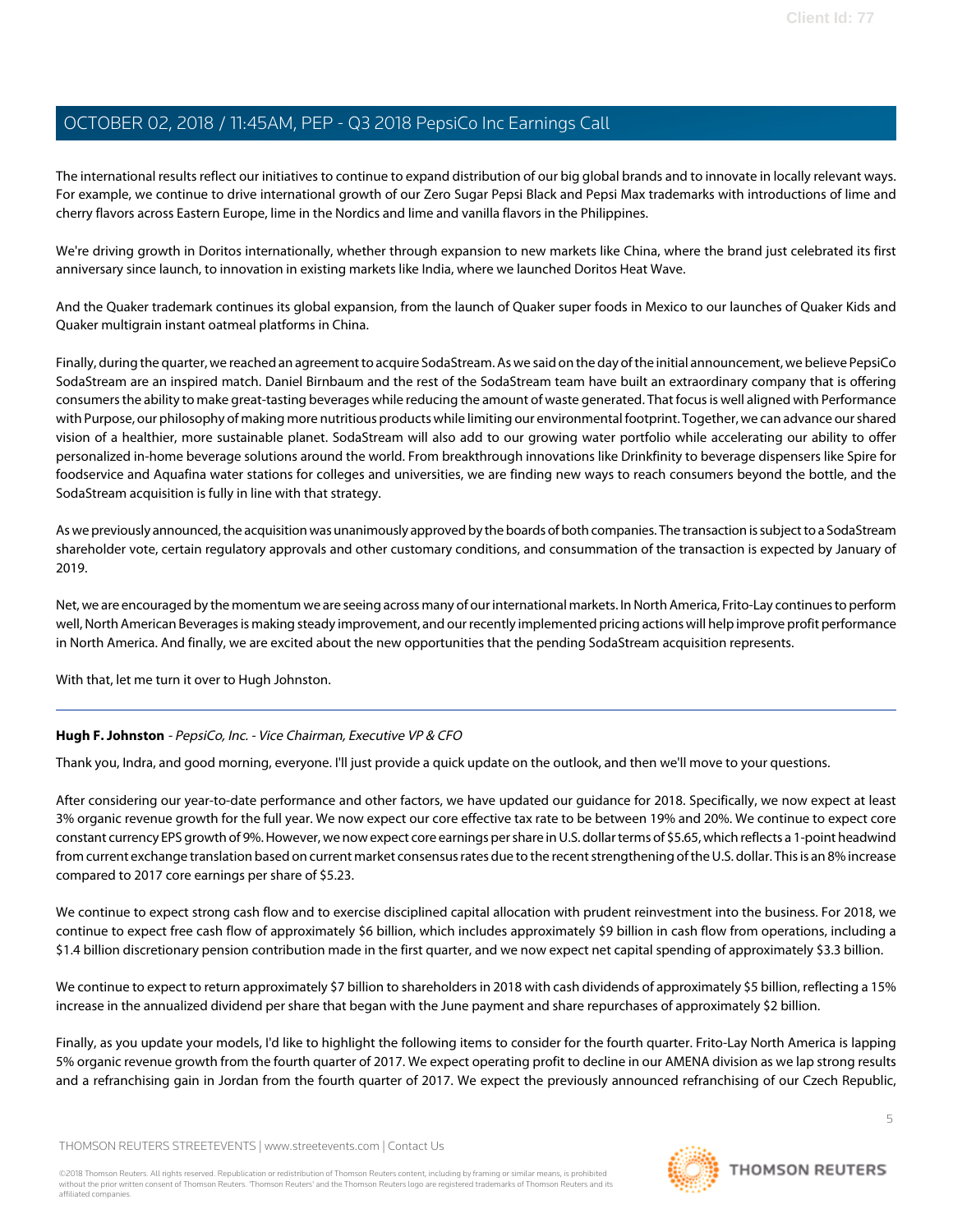Hungary and Slovakia business operations to benefit ESSA operating profit in the fourth quarter. And finally, based on market consensus forecast, we expect foreign exchange translation to negatively impact both net revenue and operating profit by approximately 3 percentage points in the fourth quarter.

With that, operator, we're ready to take the first question.

# **QUESTIONS AND ANSWERS**

#### **Operator**

<span id="page-5-0"></span>(Operator Instructions) Our first question comes from the line of Dara Mohsenian of Morgan Stanley.

#### **Dara Warren Mohsenian** - Morgan Stanley, Research Division - MD

Congratulations, Indra, on an illustrious career at Pepsi, and best wishes for you in the future.

#### **Indra K. Nooyi** - PepsiCo, Inc. - Chairman of the Board & CEO

Thank you.

#### **Dara Warren Mohsenian** - Morgan Stanley, Research Division - MD

So the quarter itself clearly saw a large acceleration of your organic sales in emerging and developing markets. That's in contrast to some of the fears out there over slowing macros. So I was just hoping you could give us more detail there on what drove the sequential improvement. Do you think it's more category growth accelerating or Pepsi market share picking up? Maybe some of the key countries behind that. And then most importantly, just are those drivers sustainable as you look going forward beyond Q3 as you think about the strength in the business in the quarter?

#### **Indra K. Nooyi** - PepsiCo, Inc. - Chairman of the Board & CEO

Hugh?

#### **Hugh F. Johnston** - PepsiCo, Inc. - Vice Chairman, Executive VP & CFO

Yes, Dara. So from an international perspective, I think we saw remarkably broad-based results. The list of countries that had a strong quarter is probably too long to enumerate on the call. We'll use up our entire time doing that. Maybe most notably, I think we saw strong volume growth both in snacks and in beverages. Snacks were somewhere between 4% and 5% volume growth, beverages between 3% and 4%. And I think it really does sort of demonstrate the -- both the power of the portfolio and then, in addition to that, the relatively broad-based strength of economic performance around the world. So I think we do expect international to continue to perform very well. I think the portfolio is sturdy and well insulated. Look, at any given time, as countries are disrupted, we always have some exposure to those disruptions. But by and large, I think we have a remarkably powerful international business.

#### **Indra K. Nooyi** - PepsiCo, Inc. - Chairman of the Board & CEO

And our execution also picked up quite a bit.

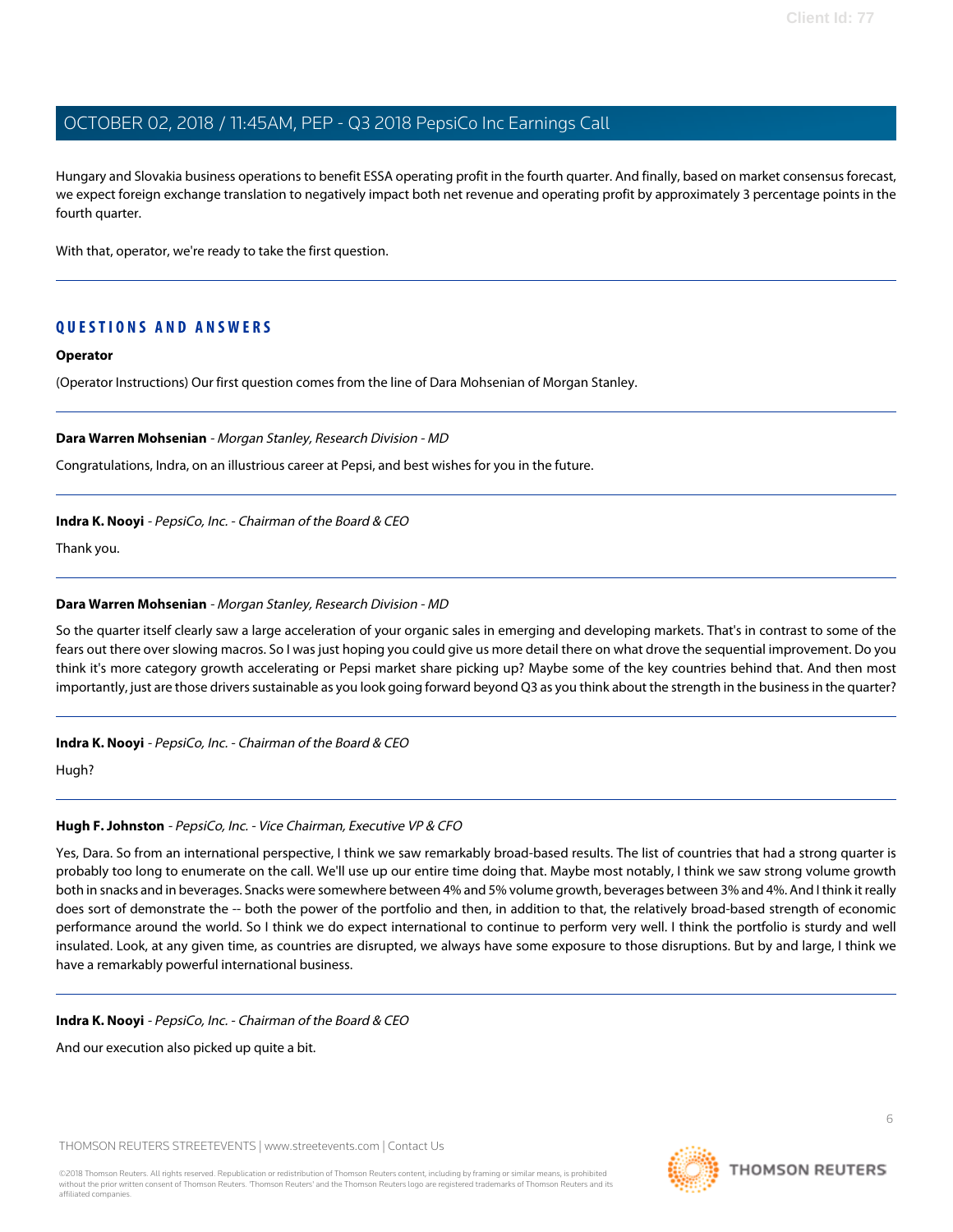#### **Hugh F. Johnston** - PepsiCo, Inc. - Vice Chairman, Executive VP & CFO

Absolutely.

#### **Operator**

<span id="page-6-1"></span>Your next question comes from the line of Kevin Grundy of Jeffries.

### **Kevin Michael Grundy** - Jefferies LLC, Research Division - Senior VP & Equity Analyst

And I want to extend my congratulations as well. Can we start on the North America Beverages business? Results improving, so congratulations on that. But coming at a cost when we look at the margin pressure year-over-year and understanding that freight and commodities are pulling apart. But you're also picking up your advertising and marketing spending. So maybe you could touch on the ROI on the spend, if you're satisfied at this point. And then, two, maybe touch on the necessity to maintain higher levels here into Q4 and even next year, particularly behind CSDs and sports drinks as we look at some of the market share trends we see in the Nielsen data, in order to maintain this level of growth.

# **Hugh F. Johnston** - PepsiCo, Inc. - Vice Chairman, Executive VP & CFO

Yes, it's Hugh Johnston. A couple of things on that. You're right, the P&L was negatively impacted by 2 things. Number one was cost pressure. Both transport costs and aluminum were up. Number two was the increase in advertising and marketing spend across a number of our businesses. Maybe just we'll step back a little bit in terms of the way that we think about advertising and spending levels. Our intention, generally speaking, is to be competitive on advertising and spending levels but not to accelerate beyond competition. Our goal is to win based on the quality of our advertising and the execution that follows that advertising rather than the level itself. So I think we will maintain levels of spending that are competitive but not beyond competitive. Regarding the input cost inflation, whether it's transport or whether it's aluminum, our history has always been to price through inflation in our developed markets. We'll look to do that here. We did that post Q3. It's fairly unusual to take pricing in the middle of the summer. So despite the fact that we felt some of that pressure in the summer, we didn't take pricing until September. I think you will see the profit picture improve in Q4 as a result of that pricing.

#### <span id="page-6-0"></span>**Operator**

Your next question comes from the line of Bryan Spillane of Bank of America Merrill Lynch.

#### **Bryan Douglass Spillane** - BofA Merrill Lynch, Research Division - MD of Equity Research

And Indra, really I just want to wish you the best going forward. It's been a pleasure the last 20 years covering you.

#### **Indra K. Nooyi** - PepsiCo, Inc. - Chairman of the Board & CEO

Thank you. Thank you very much.

#### **Bryan Douglass Spillane** - BofA Merrill Lynch, Research Division - MD of Equity Research

I guess the bigger question I would have is just as you're looking at the business today or in this year, right, we've seen some increase in investment for advertising and marketing. We've also seen SodaStream as a, relative to some of the acquisitions you've done in the past, a little bit bigger, which sort of suggests that there's just more of a need to sort of invest to continue to drive the top line. So I guess, Indra, if you could just sort of

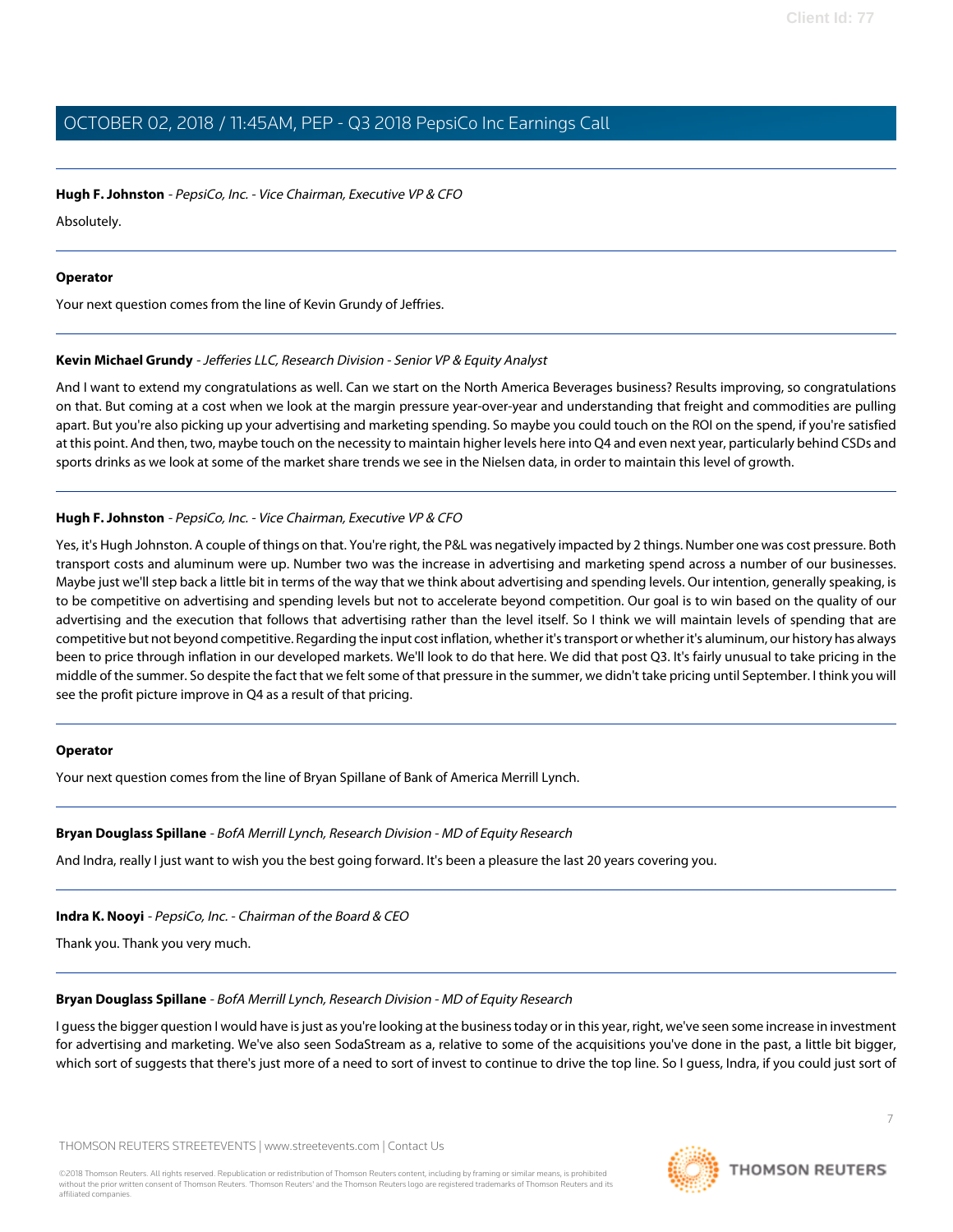address this. Are we at a point now where there's just a need to spend more, whether it's operating expense or M&A, to sort of drive the top line? Or was this year sort of more of an anomaly?

#### **Hugh F. Johnston** - PepsiCo, Inc. - Vice Chairman, Executive VP & CFO

Yes, it's Hugh. Those are 2 fairly different points, so let me address them separately. In terms of capital allocation broadly, no change in policy here. We've talked about \$500 million a year in tuck-ins, that, that continues to be our stated policy. SodaStream, in a lot of ways, is a unique asset in that it gets into a completely different market that we really weren't touching at all, which are consumers who prefer to prepare beverages at home, whether they be just sparkling water or whether they be flavored beverages. So I would view that one as a unique opportunity that -- than trend. Regarding is the cost of doing business going up more broadly, particularly in terms of driving top line, I actually don't think so. I wouldn't interpret our increase in advertising and marketing in the beverage business as anything more than a response to a competitive increase. And that's a competitive increase that remains to be seen as to where it goes in the future. I think our expectation, as we've said before, is we want to compete on execution, we want to compete on the quality of innovation and we want to compete on the quality of our marketing. And we think we're well positioned to do that, particularly with our integrated system.

#### **Operator**

<span id="page-7-0"></span>Your next question comes from the line of Ali Dibadj of Bernstein.

### **Ali Dibadj** - Sanford C. Bernstein & Co., LLC., Research Division - SVP and Senior Analyst

First, Indra, very sorry to see you go. You've really transformed the company and, frankly, the whole industry, so you feel very good about yourself. Would love to hear what made you decide to go after 12 great years. And maybe that'll be in the closing remarks, but we'd love to hear that an hour later. And then more specifically about the quarter, clearly top line has been very good. The margin has seen a little bit of pressure, and we understand both the advertising increases as well as some of the commodity and other costs that are in there. But historically, you've been able to insulate a lot of that through the \$1 billion-a-year cost savings plan that we've seen here. Where do you think you are on that? Are you towards the end of that and that's why we're seeing a little bit more pressure on the margins? Or do you think that has legs to continue for many more years and continue to insulate you guys from what we're seeing, for example, this quarter and the most recent quarters on margin pressure?

# **Hugh F. Johnston** - PepsiCo, Inc. - Vice Chairman, Executive VP & CFO

Ali, why don't I handle your second question first? In terms of productivity going forward, the bucket which we drive productivity we call operating expense is about a \$28 billion bucket. It's got a natural rate of inflation of about 3% to 4% partly because the bucket is more tilted internationally where inflation rates are higher. So I do think we've got years and years of productivity to come in the future. I'm not here to announce a specific new program right now beyond what we've announced, but I do we think have lots of opportunity out there for further productivity. Regarding your question on whether we can continue to drive growth through the P&L funded by productivity, I think broadly, the answer to that is yes. In a lot of ways, I think that the third quarter was reflective of the timing of our pricing decisions, where we decided to take those post Q3 rather during the quarter, which obviously pressured margins a little bit. And it was also reflective of continued investments that we're making in top line growth initiatives, whether it's advertising and marketing, which was up about 6% in the quarter, R&D spending was up about 22% in the quarter, e-commerce spending was roughly double in the quarter. So I think in many ways, what you saw was a timing issue in terms of the timing of commodity increases versus the pricing increase and continued investment in the business while delivering the short-term performance that, frankly, in many ways, has been emblematic of Indra's entire 12 years running the company and -- or posture in doing so over the last 20 or more years with the company.

#### **Indra K. Nooyi** - PepsiCo, Inc. - Chairman of the Board & CEO

Ali, and I'll answer your first question in my closing comments for sure.

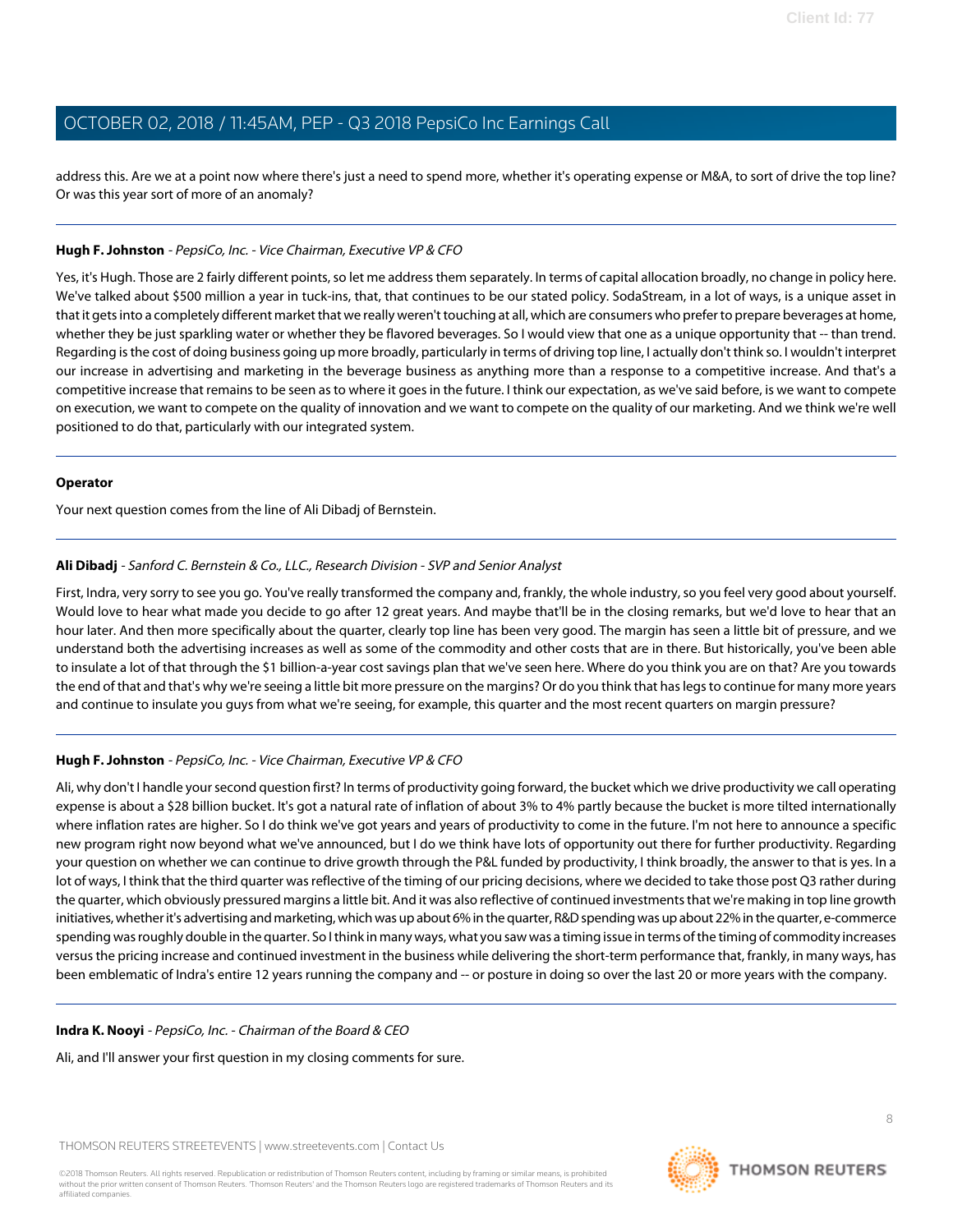#### **Operator**

Your next question comes from the line of Judy Hong of Goldman Sachs.

(technical difficulty)

as anything more than a response to a competitive increase, and that's a competitive increase that remains to be seen as to where it goes in the future. I think our expectation, as we said before, is we want to compete on execution. We want to compete on the quality of innovation and we want to compete on the quality of our marketing, and we think we are well positioned to do that particularly with our integrated system.

#### **Operator**

Our next question comes from the line of Ali Dibadj of Bernstein.

#### **Ali Dibadj** - Sanford C. Bernstein & Co., LLC., Research Division - SVP and Senior Analyst

Would love to hear what made you decide to go after 12 years? And maybe in in the closing remarks, we'd love to hear that now or later. And more specifically about the quarter, clearly, top line has been very good, and the margin seen a little bit of pressure. And we understand both the advertising increases as well as some of the commodity and other costs that are in there. But historically, you've been able to insulate a lot of thought through the \$1 billion per year cost-savings plan that we've seen here. Where do you think you are on that? Are you towards the end of that, and that's why we're seeing a little bit more pressure on the margins? Or you think that has led to continue for many more years and continue to insulate you guys from what we're seeing this quarter and most recent quarters on margin pressure?

#### **Hugh F. Johnston** - PepsiCo, Inc. - Vice Chairman, Executive VP & CFO

Why don't I handle your second question first. In terms of productivity going forward, the bucket which will drive productivity, we call operating expenses, about a \$28 billion bucket. It's got a natural rate of inflation of about 3% to 4% partly because the bucket is more tilted internationally where inflation rates are higher. So I do think we've got years and years of productivity to come in the future. I'm not here to announce any specific new program right now beyond what we've announced, but I do we think have lots of opportunity out there for further productivity. Regarding your question on whether we can continue to drive growth through the P&L funded by productivity, I think broadly, the answer to that is yes. In a lot of ways, I think the third quarter was reflective of the timing of our pricing decisions where we decided to take those post Q3 rather during the quarter, which obviously pressured margins a little bit. And it was also reflective of continued investments that we're making in top line growth initiatives whether it's advertising and marketing, which was up about 6% in the quarter, R&D spending was up about 22% in the quarter, e-commerce spending was roughly double in the quarter. So I think in many ways, what you saw was a timing issue in terms of the timing of commodity increases versus the pricing increase and continued investment in the business while delivering the short-term performance that, frankly, in many ways has been emblematic of Indra's entire 12 years of running the company or posture in doing so over the last 20-or-more years with the company.

#### **Indra K. Nooyi** - PepsiCo, Inc. - Chairman of the Board & CEO

I'll answer your first question in my closing comments for sure.

#### **Operator**

Your next question comes from the line of Judy Hong of Goldman Sachs.

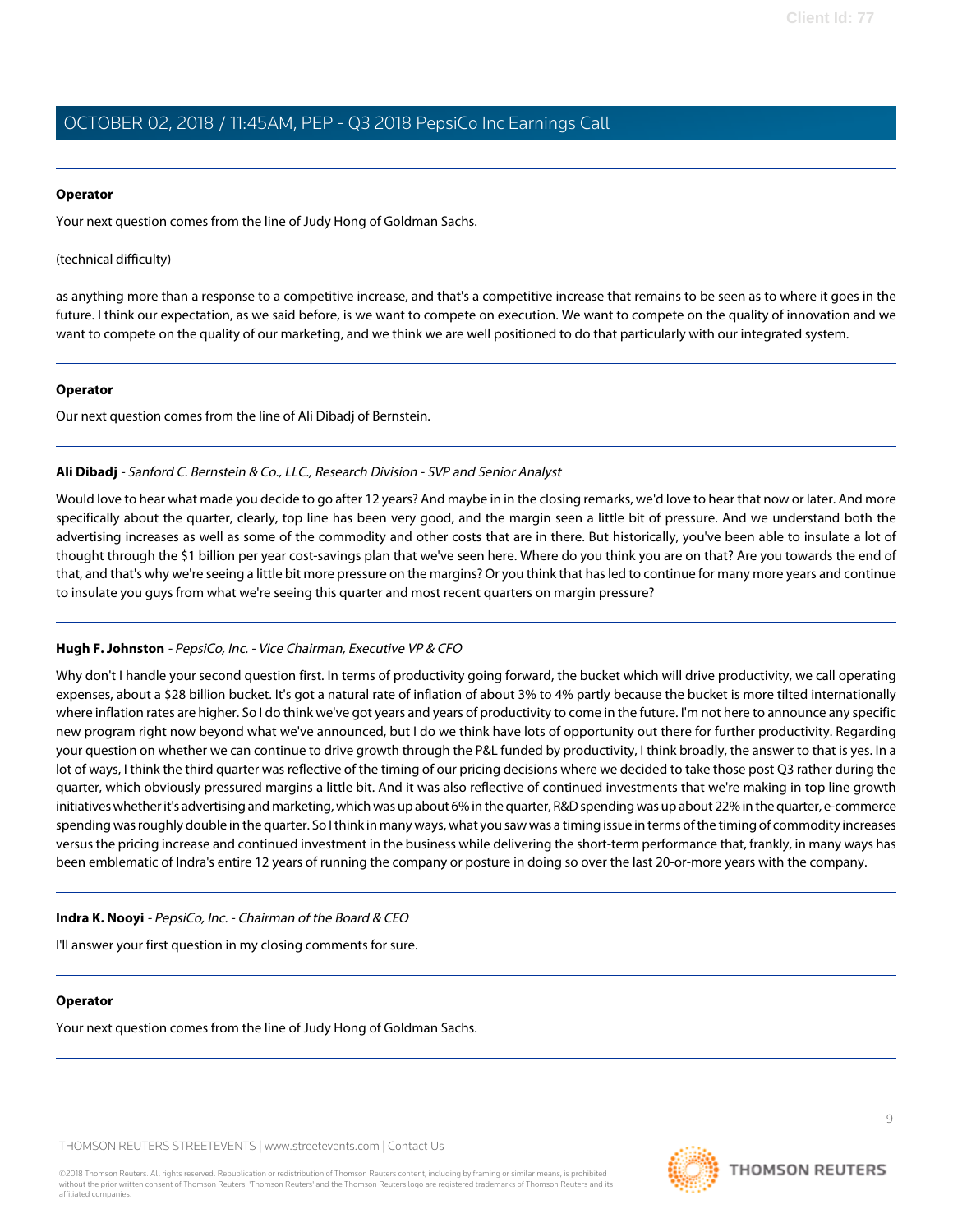<span id="page-9-0"></span>**Judy Eunjoo Hong** - Goldman Sachs Group Inc., Research Division - MD, Senior Analyst & Co-Head of the GIR Asian Professionals Network And congratulations, Indra, and best wishes from me as well.

#### **Indra K. Nooyi** - PepsiCo, Inc. - Chairman of the Board & CEO

Thank you.

### **Judy Eunjoo Hong** - Goldman Sachs Group Inc., Research Division - MD, Senior Analyst & Co-Head of the GIR Asian Professionals Network

And so I guess, first, on the guidance, Hugh. So the FX obviously came down by about 1%. The core EPS didn't change. The revenue went up. The tax rate came down. So maybe there's a little bit of a additional pressure kind of between those lines, so maybe a little bit color there. And then just follow-up on NAB pricing. So Q3 -- post Q3, the price increase. Can you just give us a little bit color, just the magnitude of the price increases and the categories that you announced the price increases and what you think the elasticity might be in terms of the pricing impact?

### **Hugh F. Johnston** - PepsiCo, Inc. - Vice Chairman, Executive VP & CFO

Yes. So in terms of the point that you made regarding the P&L, we've said all along to the degree that we have upsides from tax and things like that, we intend to deliver our guidance and invest back in the business. You just heard me articulate a few of the areas that we've been investing in. Regarding pricing in the marketplace, the -- what we said broadly is the pricing will be somewhere in the low to mid-single digits, and that pricing is basically in right now in the beverage business.

#### <span id="page-9-1"></span>**Operator**

Your next question comes from the line of Lauren Lieberman of Barclays.

#### **Lauren Rae Lieberman** - Barclays Bank PLC, Research Division - MD & Senior Research Analyst

Indra, I was hoping to just take this opportunity to ask you kind of as you look forward and you think about what are the biggest opportunities you think that are still ahead for PepsiCo, what do you think some of the biggest challenges are? There's a lot that has been built under your watch, the continued development, for example, of DSD in the U.S., and yet we've got the dramatic changes in retail. So if you can just give us some thoughts on kind of opportunities but then also some of the challenges and adjustments that might need to be made in the business model going forward as you set to your retirement from the company.

#### **Indra K. Nooyi** - PepsiCo, Inc. - Chairman of the Board & CEO

Thanks, Lauren. And I think PepsiCo has the scale and scope to remain one of the most successful food and beverage companies well into the future. I think over the years, we've assembled a portfolio that is very synergistic, has tremendous growth potential. And more importantly, we built out a geographic footprint which is quite impressive. Going forward, I think there's still tremendous amount of growth available in emerging markets. I think there's growth available in rethinking some of our businesses as platforms rather than just products. For example, we still haven't fully exploited how snacks can be mini meals and what we can do with the combination of our snacks and dips. And that's something our teams are looking at very seriously. How do we look at sports beverages more as a holistic sports -- nutritional sports fuel platform? And our teams are looking at that. And so our growth prospects, whether it's the developed markets or the developing markets and emerging markets, is actually what we imagine it to be, not necessarily what the reported numbers are. So that's the first top line opportunity. I think the wonderful thing about PepsiCo is that we reinvent ourselves constantly, whether it's rethinking innovation and top line, new capabilities we need to invest behind or if it's rethinking the cost structure. As I've said to many of you, I think there's lots of technology-driven disruptions that are coming down the pike that are going to force us to rethink many, many parts of our cost structure. But we started that work several years ago. And I think over the next

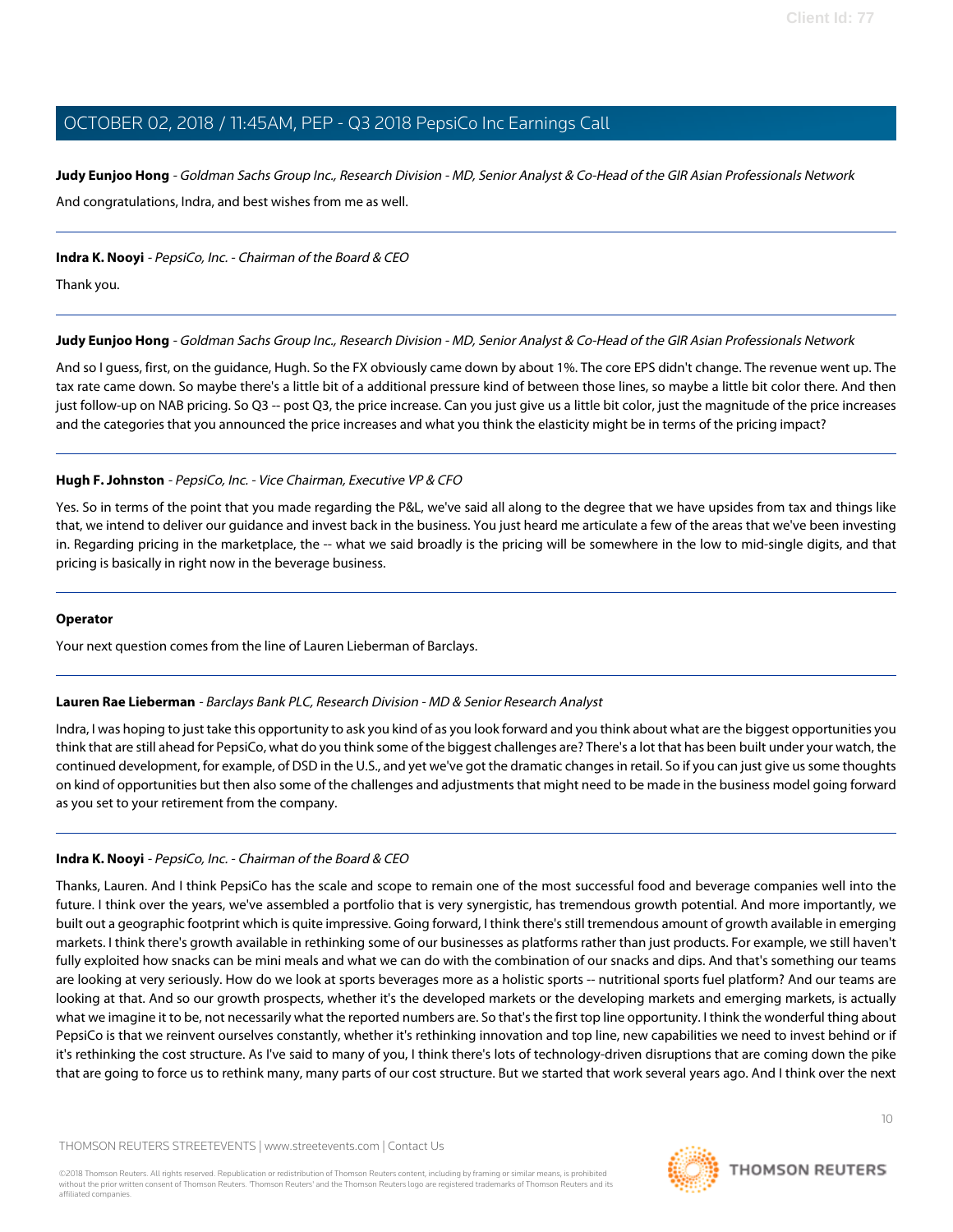year or so, you'll start seeing a lot of these taking root. And how we implement these in the company and reshape our cost structure for the new realities is really going to separate the great companies from the not-so-great companies. And I'm confident PepsiCo is among the great companies, and we will reshape our cost structure using technology as a big driver. And I think we'll also use data analytics and insights to think about innovation a whole lot differently. So I feel good about where we are. We've made a lot of the investments. The trick now is to keep investing in the company judiciously so that we deliver a good balance of short-term results and make investments to keep this engine going into the future.

#### **Operator**

<span id="page-10-0"></span>Your next question comes from the line of Bonnie Herzog of Wells Fargo.

#### **Bonnie Lee Herzog** - Wells Fargo Securities, LLC, Research Division - MD and Senior Beverage & Tobacco Analyst

And congratulations anew, Indra. We all wish you really the very best in the future. I had a quick question on your guidance. Your outlook for organic sales is now slightly higher for the year, but it implies a sequential deceleration in Q4. So could you guys first reconcile that for us? And then whether you're being conservative or is there something else going on? And then I was also hoping you'd share an update on your current thinking on the strategic options you're exploring for your beverage business in North America. Guess I'm wondering if you guys have made any more progress in determining the right path for this business. And really what your latest thoughts are on potential benefits of refranchising.

### **Hugh F. Johnston** - PepsiCo, Inc. - Vice Chairman, Executive VP & CFO

Yes, happy to jump in on that. Number one, I would remind you that the Q4 lap on revenue is more difficult than Q3 was. So while the guidance does imply a sequential slowdown in Q4, some of our thinking is driven by that. And frankly, the guidance we've laid out there is at least 3%, so we'll see how the quarter comes in. Regarding North America Beverages and refranchising, nothing new to report on that. We've said we look at it as we always do. The one thing that I would say generally is, we do think the integrated system does make us more innovative. It does make us faster to respond to customer needs. And it does make us more cost competitive. So those are the hurdles that we have to overcome if we were to see some benefit through refranchising in the future.

#### <span id="page-10-1"></span>**Operator**

Your next question comes from the line of Caroline Levy of Macquarie.

#### **Caroline Shan Levy** - Macquarie Research - Senior Analyst

Indra, congratulations. I really can't wait to see what you're up to next. And you've been a great role model for many women, so congratulations. I just -- my question is on Frito-Lay North America, where the margin growth hasn't been as robust this year as it has historically. And I'm wondering how you're thinking about the fourth quarter, which has a very difficult lap. I know you had some onetime payments in the first quarter on bonuses. But is -- Frito has always been such a great driver of growth for the total company, Frito-Lay North America. Is there a point at which the margin expansion story, thinking longer term, maybe needs to slow as you invest in new opportunities?

#### **Hugh F. Johnston** - PepsiCo, Inc. - Vice Chairman, Executive VP & CFO

Yes, Caroline, it's Hugh. I think the answer to your question is no because we think that, that business is so strong in its ability to leverage new ideas and new technology and to scale them relatively quickly to provide increased margin over time. In terms of the short-term numbers that you're speaking to, one of the factors affecting Frito-Lay this year is transport cost. Now transport in Frito is more heavily internal relative to beverages, which uses more common carrier. So beverages has been more exposed to the driver shortage and the impact in terms of transport cost. But Frito-Lay is not immune to that as those use some common carrier. And there is some wage inflation in the driver pool as well. One of the things

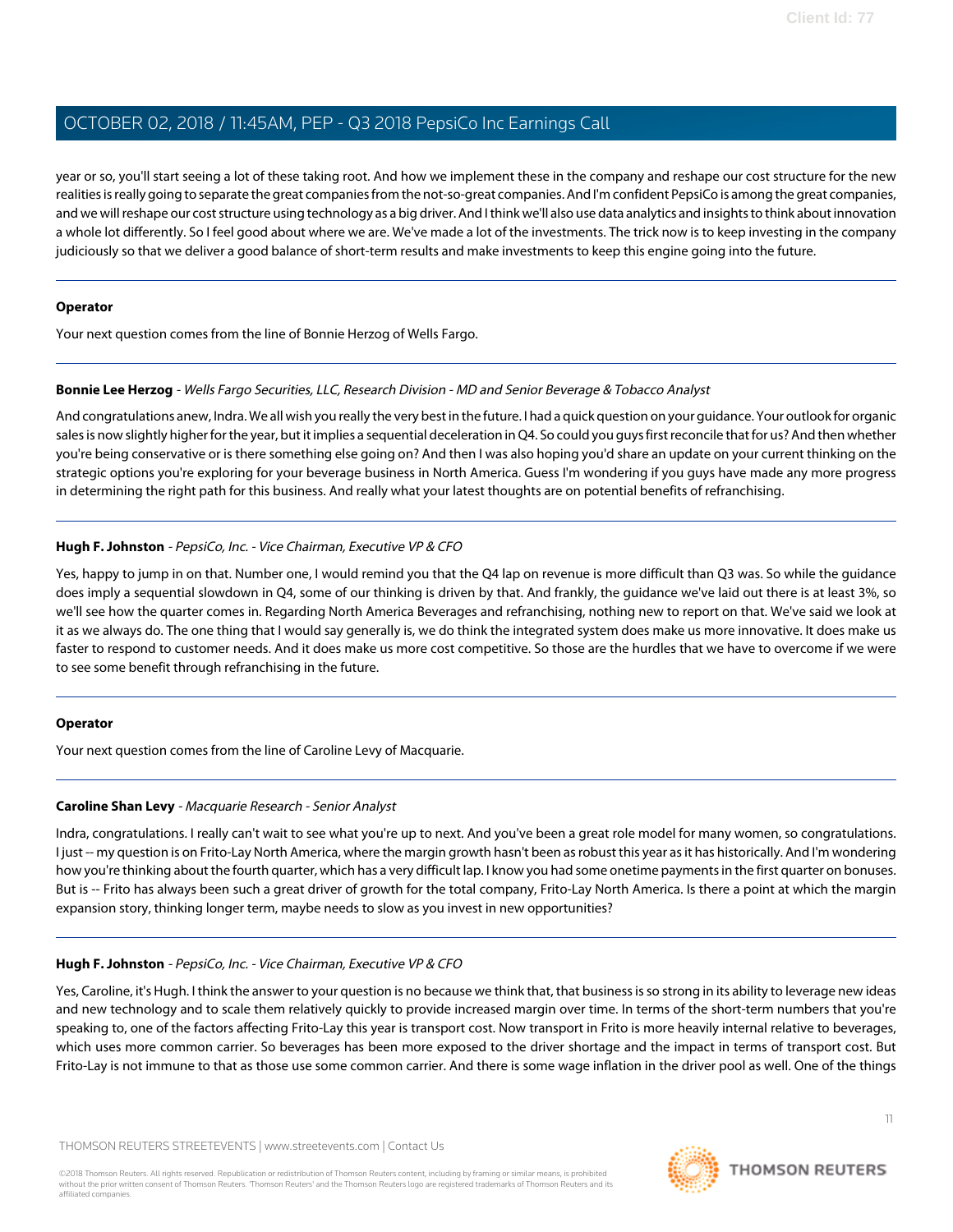you will see Frito-Lay do is take some pricing in the fourth quarter, particularly in single-serve, which I think will mitigate the impact of the inflation, and you'll see the margin performance return to a more normal margin improvement.

#### **Operator**

<span id="page-11-0"></span>Your next question comes from the line of Andrea Teixeira of JPMorgan.

#### **Andrea Faria Teixeira** - JP Morgan Chase & Co, Research Division - MD

And Indra, thank you for making history indeed. And best wishes for you and Ramon as well.

#### **Indra K. Nooyi** - PepsiCo, Inc. - Chairman of the Board & CEO

Thank you.

**Andrea Faria Teixeira** - JP Morgan Chase & Co, Research Division - MD

My question is related to NAB. Why are we encouraged to see the volumes return to positive, but the trends continue to decelerate on a 2-year stack? So how should we think about volume performance on a sequential basis as you move through the fourth quarter? I'm assuming that you're going to have some of the results of your increased investments and also execution at the trade.

#### **Hugh F. Johnston** - PepsiCo, Inc. - Vice Chairman, Executive VP & CFO

Yes, Andrea, I'm not going to -- I don't want to go into guidance on a division through a specific perspective and -- on a division-specific quarterly perspective, particularly not. I would view it as the business is both improving, but it's improving in a broad-based way. So watching volume alone may not be as meaningful as watching the combination of volume and revenue, particularly in light of the fact that where we're seeing the best growth is oftentimes in non-carbs and premium products, which are obviously, they move the needle less on volume but they move the needle on revenue in a substantive way. So again, I think the message here in terms of North America Beverages is continued sequential improvement in the overall business. The pricing will obviously help in Q4 as well. And we think we're getting that business back on track with the investments behind advertising and the innovation that we have.

#### <span id="page-11-1"></span>**Operator**

Your next question comes from the line of Steve Powers of Deutsche Bank.

#### **Stephen Robert R. Powers** - Deutsche Bank AG, Research Division - Research Analyst

And congrats, and thank you from me as well, Indra.

#### **Indra K. Nooyi** - PepsiCo, Inc. - Chairman of the Board & CEO

Thank you, Steve.

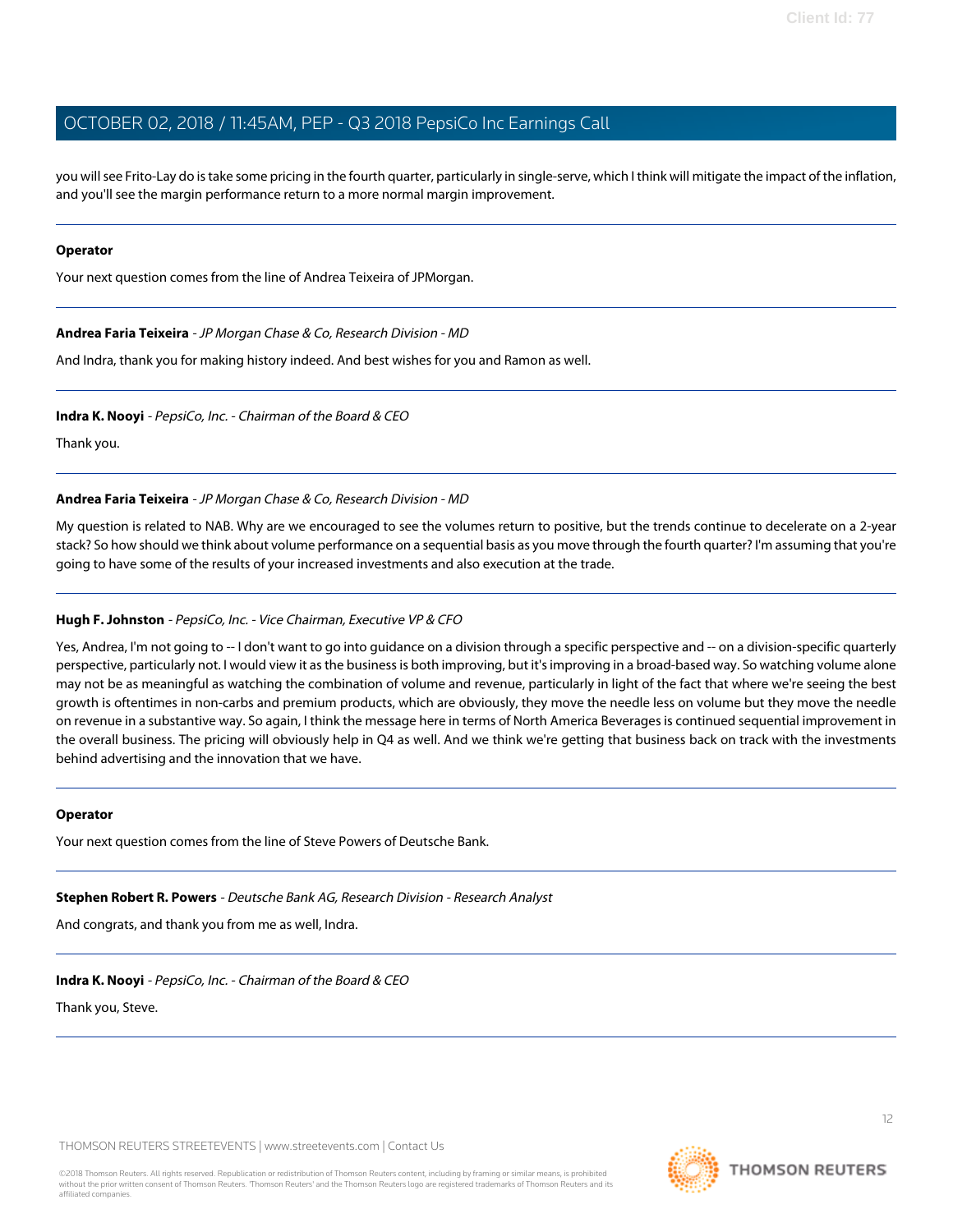### **Stephen Robert R. Powers** - Deutsche Bank AG, Research Division - Research Analyst

I guess I had a question on, I guess, the question that Bryan asked earlier on, SodaStream, but from a different perspective. If we step back and look at what's happened over the course of this summer with the official creation of KDP with the alliance between Nestlé and Starbucks, with Coke purchasing BODYARMOR and then Costa coffee and your own action with SodaStream. It just -- it feels like there's a tremendous amount of activity and change all across beverages right now. I just -- I'd love your thoughts as to why there's so much activity right now. And what does it say about the future of the LRB category and PepsiCo's role in it amidst all this change.

### **Indra K. Nooyi** - PepsiCo, Inc. - Chairman of the Board & CEO

Go ahead.

### **Hugh F. Johnston** - PepsiCo, Inc. - Vice Chairman, Executive VP & CFO

Yes. Steve, I agree with you there is a large amount of activity right now, and you just cited a couple of competitors coming at it from a couple of different angles. I don't want to speculate on their strategies. Now those are questions probably best asked of them. I do think you have people using different approaches to reach for growth and to reconstruct their portfolios to some degree. From PepsiCo's perspective, by and large, we like the construction of our portfolio right now. It's been built over the better part of the last 2 decades. And we think it's well positioned to compete, well positioned to innovate on as we build on the platforms that have existed here for a long time. SodaStream, I wouldn't compare to the other things that you cited. I think it's an exception to the rule because it actually gets into a market that we weren't playing in at all up until now and, frankly, I don't think any of the other people that you mentioned are playing in, in a substantive way at all either. So I wouldn't compare our move in SodaStream with some of the other competitive moves because I think it's driven by a new opportunity for us as opposed to getting into categories that some of those folks already in, they just weren't scaled up at.

#### <span id="page-12-0"></span>**Operator**

Your next question comes from the line of Vivien Azer of Cowen.

#### **Vivien Nicole Azer** - Cowen and Company, LLC, Research Division - MD and Senior Research Analyst

And congratulations. One of the things that I think has rung through, through your tenure at Pepsi that's certainly coming through loud and clear on this call is the focus on the innovation and how that really helps differentiate the story. So with that in mind, I was wondering whether you could speak at all to how Pepsi is thinking about an opportunity in cannabis-based products and specifically non-psyhcoactive cannabis as an additive to nonalcoholic drinks?

#### **Indra K. Nooyi** - PepsiCo, Inc. - Chairman of the Board & CEO

I mean, really, I don't have anything to say. Now Hugh, I don't know if you want to add something there.

#### **Hugh F. Johnston** - PepsiCo, Inc. - Vice Chairman, Executive VP & CFO

Yes, I mean, obviously, we -- I think it's fair to say we look at everything. But I think the difficulties in investing in that category, particularly in the U.S. where federally these things are still not legal, are quite a considerable challenge. So we look at everything but certainly no plans at this point to do anything.

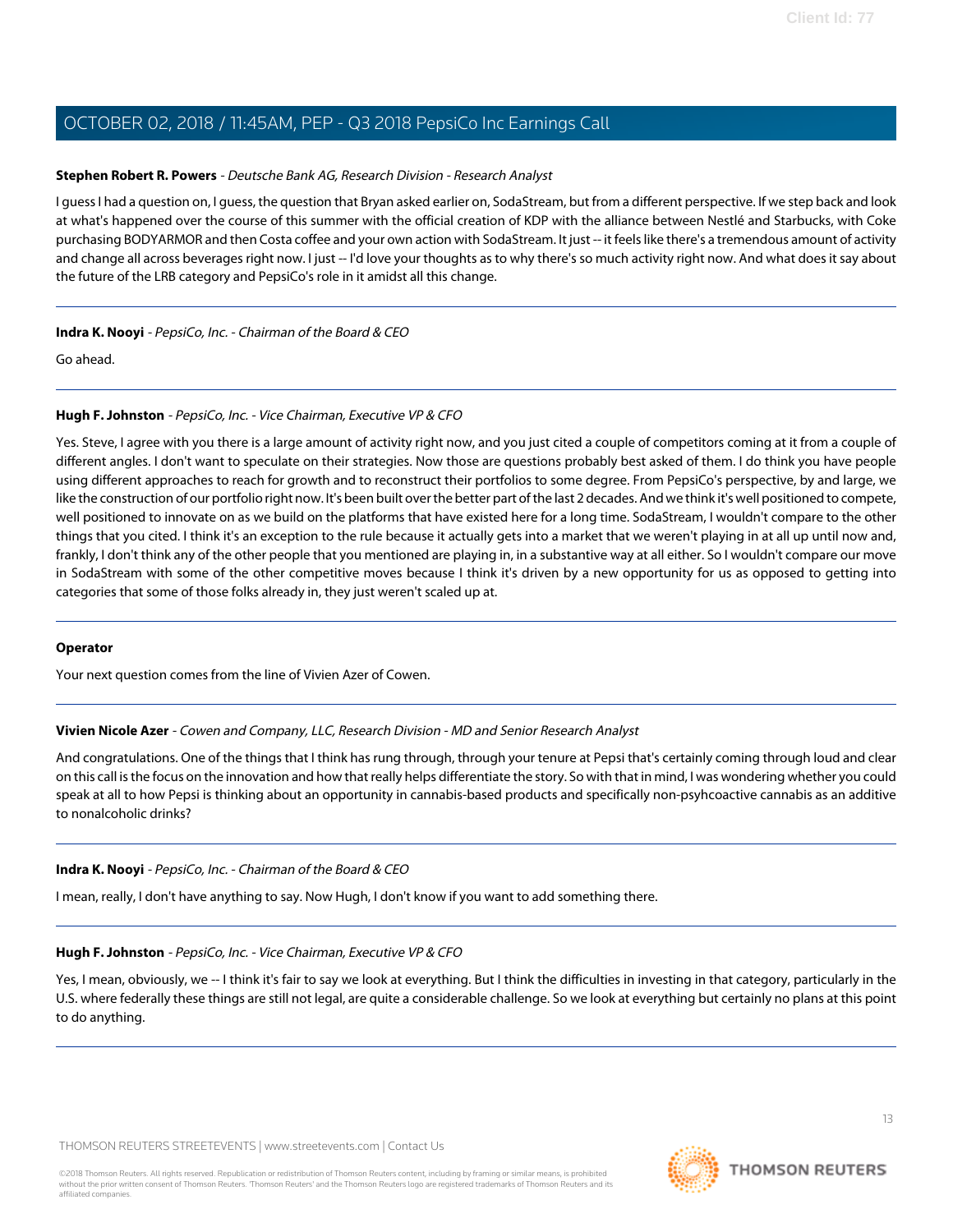#### **Operator**

Your next question comes from the line of Amit Sharma of BMO Capital Markets.

### <span id="page-13-0"></span>**Amit Sharma** - BMO Capital Markets Equity Research - Analyst

And very best wishes for you after the time in here. Two questions, if I may. One, Hugh, to your response on the NAB franchising and perfectly take a (inaudible) there, I just want to look at it from when you look at your potential partners from a bottling side, is that also a consideration in your decision to keep the current structure intact? And then second, as we look to the end of this year or next year, there is a ton of contribution from below the line in terms of EPS. As you look at next year, how much room do you have in that below the lines in terms of flexibility? Or should we expect operating profit to be generally in line with earnings growth next year?

### **Hugh F. Johnston** - PepsiCo, Inc. - Vice Chairman, Executive VP & CFO

Yes, Amit, happy to answer both of those. In terms of the potential bottling partners, we have a lot of high-quality bottlers in our business. So that's not a factor in the decision. The factors are the ones that I mentioned earlier. Regarding your question on 2019, we're always quite disciplined around not talking about guidance for 2019 or even things that potentially impact guidance until we get to that year. So we'll talk about that in February.

### **Operator**

<span id="page-13-1"></span>Your next question comes from the line of Pablo Zuanic of SIG.

# **Pablo Ernesto Zuanic** - Susquehanna Financial Group, LLLP, Research Division - Senior Analyst

All the best, Indra, all the best. Two quick questions, if I can. A bit forward thinking in terms of snacks. It seems to me that, yes, Frito is very strong in salty. But a lot of innovation is more on the savory side, I would argue. We have seen a lot of the food companies coming into snacks. So just help us frame how Pepsi fits in there. Because from my perspective, the company obviously protects its very strong salty franchise, and they're obviously into adjacencies very lightly maybe perhaps not to dilute the core. But the market seems to be moving and shifting away from salty into those other categories. So is that a concern? How should we think about that? And the second, very, very, very brief. Is there room for a closer collaboration with Starbucks in the guise of coffee? I mean, obviously, Starbucks now is doing things with Nestlé overseas and in the U.S. Is there room for Pepsi to do something with NESCAFÉ, for example? If you can comment on that.

# **Hugh F. Johnston** - PepsiCo, Inc. - Vice Chairman, Executive VP & CFO

Yes, it's Hugh. Regarding Frito-Lay, I think we've continued to inch out of salty into savory really over the course of the past decade or more, whether it's our Sabra joint venture or whether it's Stacy's. There's a lot of examples where we've gotten beyond salty and into savory. I think the good news is the combination of our consumer insights, which are broad based around how people consume snacks, I think leads us into savory in a fairly effective way. The reality of it is consumers don't think in these industrial terms like salty or savory. They think about occasions, and they think about what they feel like eating. Frito-Lay's insights, I think, are extremely well positioned to pick the right areas to go and to develop the right products to take advantage of those consumer opportunities. And then in addition to that, the scale of the Frito-Lay operation, once a decision is made to enter a new subcategory, I think, allows us to be very, very successful very, very quickly, the scale being from the perspective of brands, from the production systems, from the distribution systems. So I think you'll see Frito-Lay continue to be very successful in the savory area. Regarding your second question around Starbucks, look, we've had the Starbucks partnership now for the better part of 20 years. It's been remarkably successful for both of us. I think you'll continue to see us expand and build on the relationship with Starbucks.

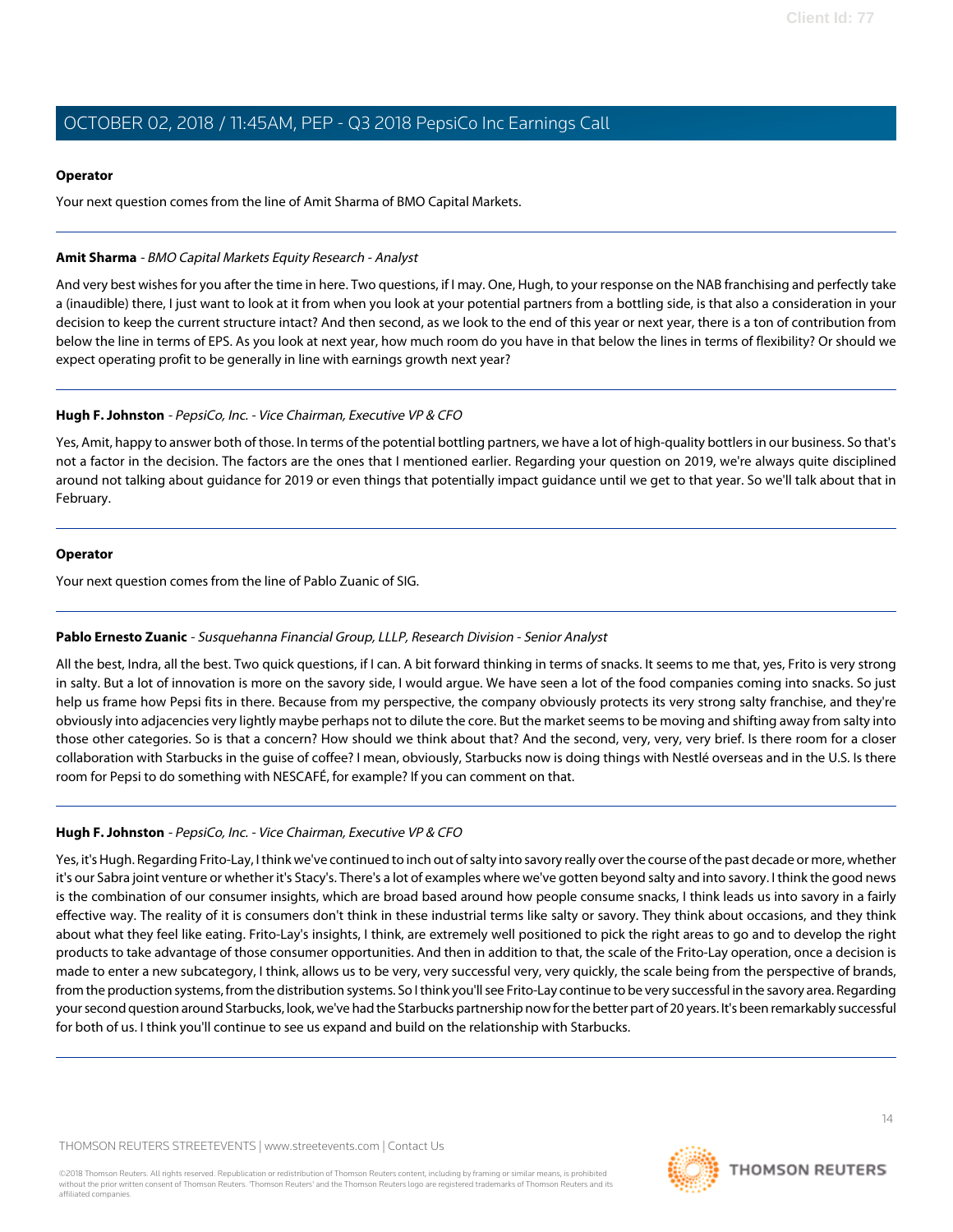#### **Indra K. Nooyi** - PepsiCo, Inc. - Chairman of the Board & CEO

The only thing we're not going to do again is the restaurant business with Starbucks.

#### **Hugh F. Johnston** - PepsiCo, Inc. - Vice Chairman, Executive VP & CFO

Correct. Correct.

### **Operator**

<span id="page-14-1"></span>Your next question comes from the line of Robert Ottenstein with Evercore ISI.

### **Robert Edward Ottenstein** - Evercore ISI Institutional Equities, Research Division - Senior MD & Head of Global Beverages Research

Two questions, Indra. A little bit more big picture. First, a few years ago, you described -- and I think you were talking more about that the U.S. consumer is somewhat confused on health and wellness issues in terms of how they were viewing sugar and artificial sweeteners. I think it was probably 3 years ago. So I'd love to get an update in terms of your thinking about how the U.S. consumer is looking at the health and wellness space and particularly with regards to sugar and artificial sweeteners. And then the other question is perhaps maybe give us a little bit more insight into your successor. Obviously, he has done a fantastic job on the international front. But maybe a little bit of thought of kind of the things that he has done in his past that could be very helpful with the rest of the organization.

# **Indra K. Nooyi** - PepsiCo, Inc. - Chairman of the Board & CEO

Yes. So I'll just speak to the U.S. consumer. What we have been seeing over the past 3 years is that even though there's occasional confusion on artificial sweeteners, Good-for-You or not, why not real sugar, what's wrong with high-fructose corn syrup, those kinds of questions, there is a general trend towards health and wellness. Whether it's consumption of more 0-calorie flavored waters or drinking diet products or lower-calorie products, there's definitely a trend towards whole grains, closer to nature. So that trend might vary in speed year-over-year, but the trend is there. And as the millennials age, I think they're driving this trend more and more. And the availability of more healthy products, whether it's really ready, prepared meals or home delivery of anything that's healthy, is actually taking away any barriers to buying a healthier product, whether it's Better for You or Good-for-You products. So I think you're going to see an acceleration towards that trend as the years go by. Now Ramon is just an outstanding executive, and you'll get a chance to get to know him over the next few weeks and months. The good thing is a lot of the trends we are seeing in the U.S. have already happened in Europe, whether it's retail consolidation, whether it's trends towards health and wellness, competition amongst all the European food and beverage companies, where warehouse-delivered products are really -- have to negotiate [hard] with the retailers, all of those trends, Ramon is a veteran of. And he's going to bring all those skills to the United States. Second, as you know, over the last year as President, Ramon has been leading the productivity program for the company, been leading innovation. So I think he's uniquely suited to bring a fresh pair of eyes to everything we do here in North America while preserving his knowledge of the international markets. Finally, he's just a good guy. I think you'll find his mix of operating expertise plus his ability to think about customers, consumers and bring the 2 together to be refreshing. So get to know him. I think you will be very happy with what you see.

#### <span id="page-14-0"></span>**Operator**

Your next question comes from the line of Laurent Grandet of Guggenheim.

**Laurent Daniel Grandet** - Guggenheim Securities, LLC, Research Division - Senior Analyst and MD of the Consumer & Retail Team

Indra, so let me first congratulate you on -- for having been at the forefront of consumer goods company, we (inaudible) versus your vision that redefine, I think, the company role in society and embrace, I mean, the new reality of consumer mindsets. So...

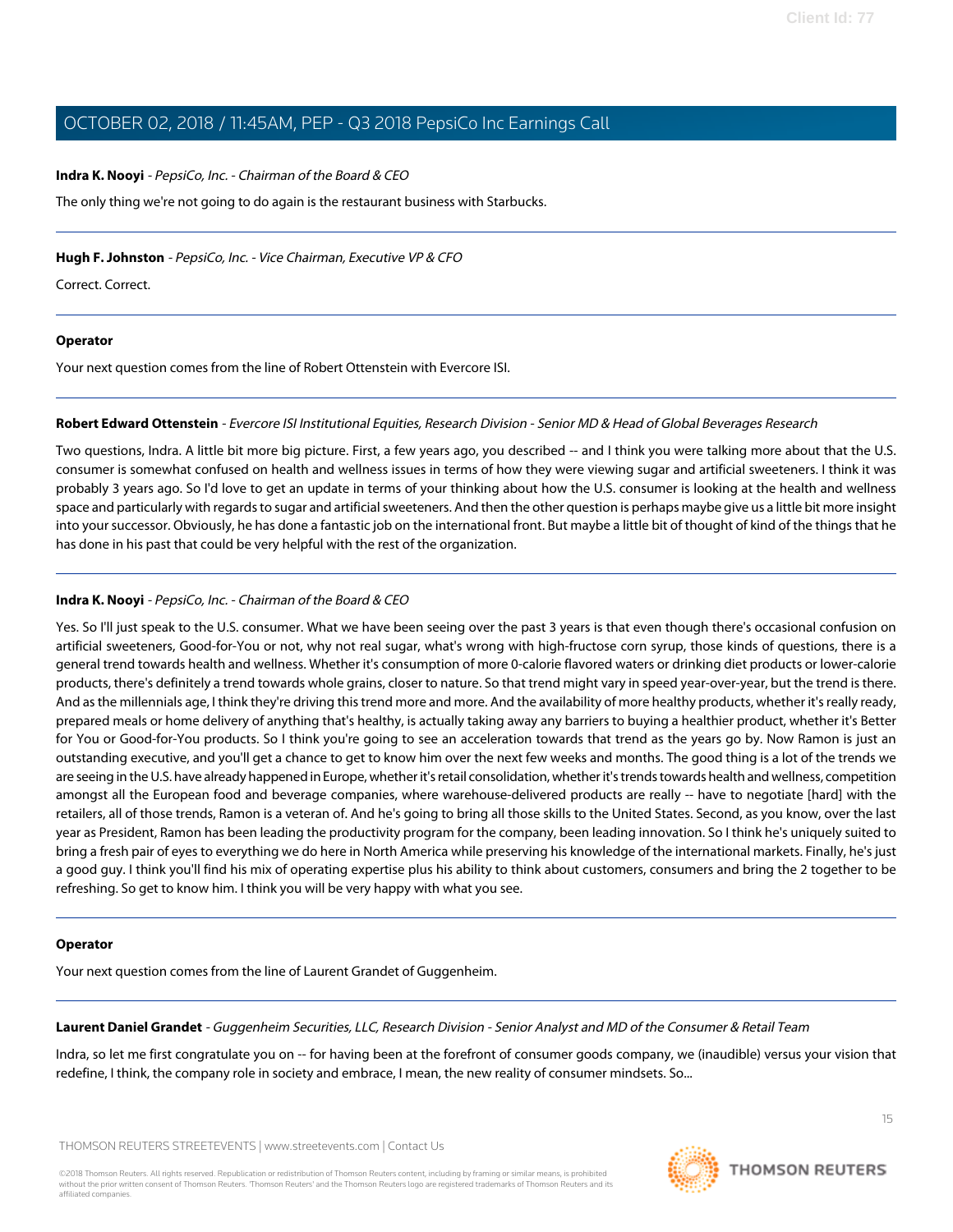#### **Indra K. Nooyi** - PepsiCo, Inc. - Chairman of the Board & CEO

Thank you.

**Laurent Daniel Grandet** - Guggenheim Securities, LLC, Research Division - Senior Analyst and MD of the Consumer & Retail Team

Having seen this from the inside, I can only relay your passion and commitment were second to none.

### **Indra K. Nooyi** - PepsiCo, Inc. - Chairman of the Board & CEO

Thank you.

# **Laurent Daniel Grandet** - Guggenheim Securities, LLC, Research Division - Senior Analyst and MD of the Consumer & Retail Team

So maybe something you will occur in your closing remarks what will you have done differently should you have the opportunity to rewind time. And then more in the business right now. I mean, your campaign, Pepsi Generations and increased A&M behind the brand are probably enough to stabilize the brand Pepsi this year. Now good thing that the campaign was probably pleasing to boomers with some nostalgia retro back, but I'm not sure it's attracting new consumer into the franchise. So could you please share with us, I mean, Pepsi-specific, I mean, brand KPIs, especially as -- in regards to millennial consumers, please?

# **Hugh F. Johnston** - PepsiCo, Inc. - Vice Chairman, Executive VP & CFO

Yes. So as you might imagine, the KPIs on Pepsi are the ones that you would traditionally look at first at the highest-level market share performance and velocities in the stores. From a consumer perspective, we tend to look at purchase intent regard relevance to consumers. A lot of this stuff is done through survey work. And we have seen over time the metrics that we measure, while they may not be immediately responsive, they did tend to prove out over time sales trends both positively and negatively. And the good news is what we are starting to see are, given the increases in advertising, early green shoots of improvement in those performance metrics that, again, do over time tend to correlate with sales performance.

# **Indra K. Nooyi** - PepsiCo, Inc. - Chairman of the Board & CEO

Thank you all for your questions. Just let me make some closing comments.

After 12 years at the helm of the company, today is my final day as CEO. It ends my 24-year career as a PepsiCo Executive. I've been blessed to have had the opportunity to lead such a great company and work with such incredible people, including our outstanding board, executives and other associates, our customers and other partners, our shareholders and all our other stakeholders.

12 years is a long time as a CEO. And even though I have a lot of fuel still left in my tank, I wanted to do something different with my life, spend more time with my family and give the next generation in PepsiCo a chance to lead this great company.

Throughout my tenure, however, we've strived to achieve a difficult balance between attending to short-term pressures while managing for the long term. And I leave today proud of the work our team has done. We were pioneers in business sustainability and social responsibility and embedded a sense of purpose in everything PepsiCo does, guided by our Performance with Purpose philosophy. We've transformed our product portfolio by growing our Good-for-You and Better for You options from about 38% of revenue in 2006 to roughly 50% in 2017. We more than doubled our investment in research and development to expand our more nutritious offerings and minimize our environmental impact. We became an even more valued partner to our retail customers. We were selected as the #1 food and beverage supplier in the United States in the most recent 2017 Advantage Report and named Best-in-Class Manufacturer by Kantar for the second year in a row. We made positive contributions to communities